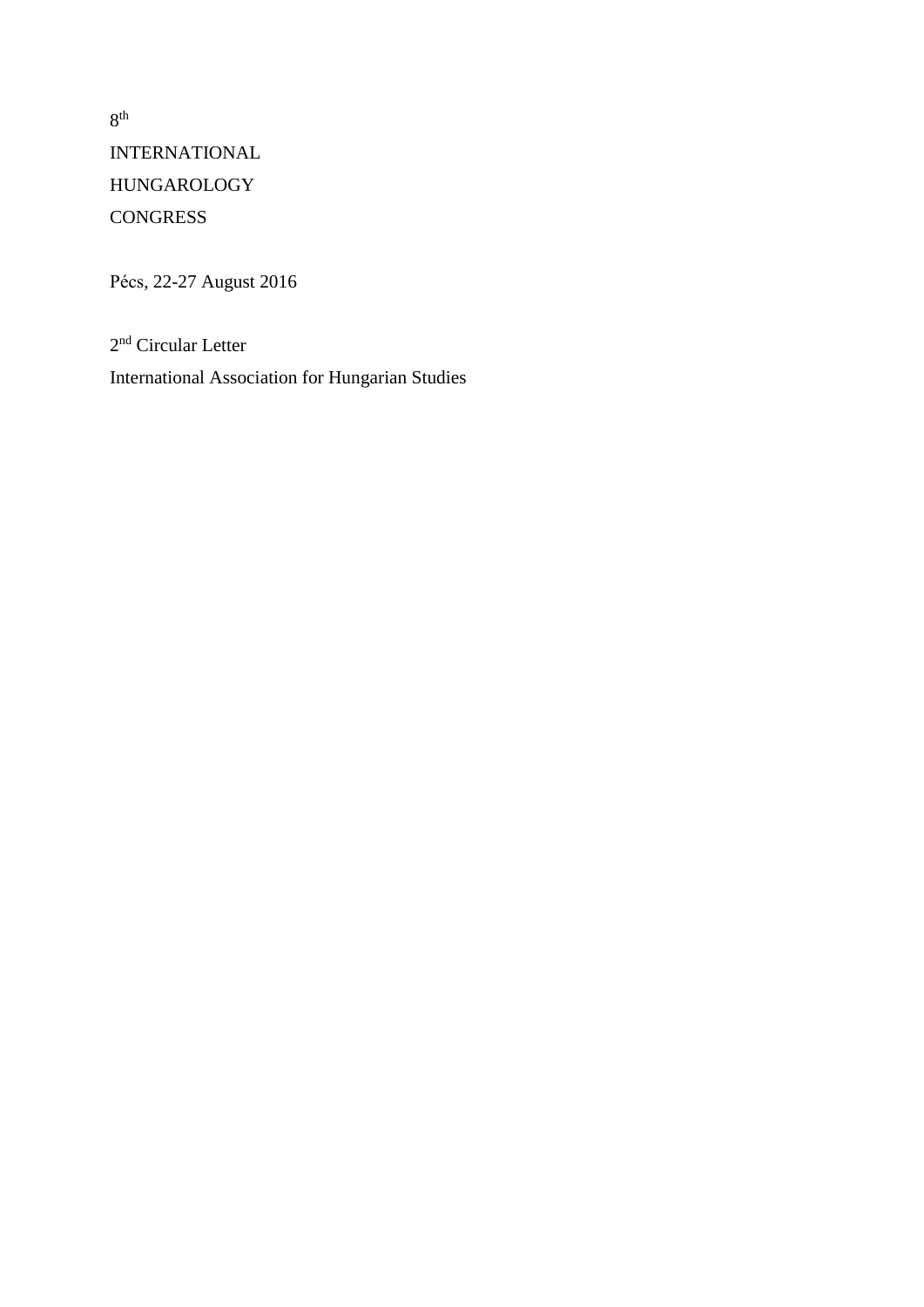## Interculturality and Interdisciplinarity Hungarian Studies in the  $21<sup>st</sup>$  Century

Dear Colleagues,

As we have announced it in our previous circular letter, the  $8<sup>th</sup>$  International Hungarology Congress will be held between 22-27 August 2016, in the City of Pécs. The organisers of the Congress are the International Association for Hungarian Studies (IAHS), the University of Pécs (UP), and the Pécs Academic Committee (PAB) of the Hungarian Academy of Sciences. The congress – organised in every five years – is the summit event of Hungarian Studies. It is a pleasure and honour for the University of Pécs to host this event one year before the  $650<sup>th</sup>$ anniversary of the foundation of the first university of the country.

The main theme of the congress is Interculturality and Interdisciplinarity – Hungarian Studies in the  $21<sup>st</sup>$  Century. The aim of the conference is to promote the dialogue between different scientific disciplines and areas, furthermore to highlight already existing relations.

In light of these, the conferring of numerous research related to Hungarian literature, language, history, ethnography, religious history, history of ideas, music, arts, architecture, theatre or film evolves into a series of cooperation based on mutual inspiration. By the occasion of the upcoming congress, this continuously expanding sphere will further grow with the areas of pedagogy, geography, law, economics, ecology and medicine. This is not only the encounter of disciplines, but at the same time, the encounters of professional cultures: mindsets, norms and utterances, as well.

Hungarian Studies – which aim to explore and interpret every aspect of our language, literature, history and culture – is already intercultural by its nature. It always researches Hungarian in comparison and context to other languages and cultures. A particularly exciting scientific (existential) situation is when a representative of another nation examines our phenomena and truths – which are often seen by us unreasonably self-evident. This is why it is so important to examine the relations between Hungarians and other peoples.

It is fortunate that our aim seems to get realised: throughout the application period we have received many topic/theme proposals, which provide opportunities for interdisciplinary cooperation and often reflect on current social issues. It is our great pleasure that the congressional applications confirmed the organisers' expectations and our enquiries were found to be worthy for further consideration by many colleagues. The list of the symposia presented here testifies that the intercultural and interdisciplinary programme truly offers many opportunities.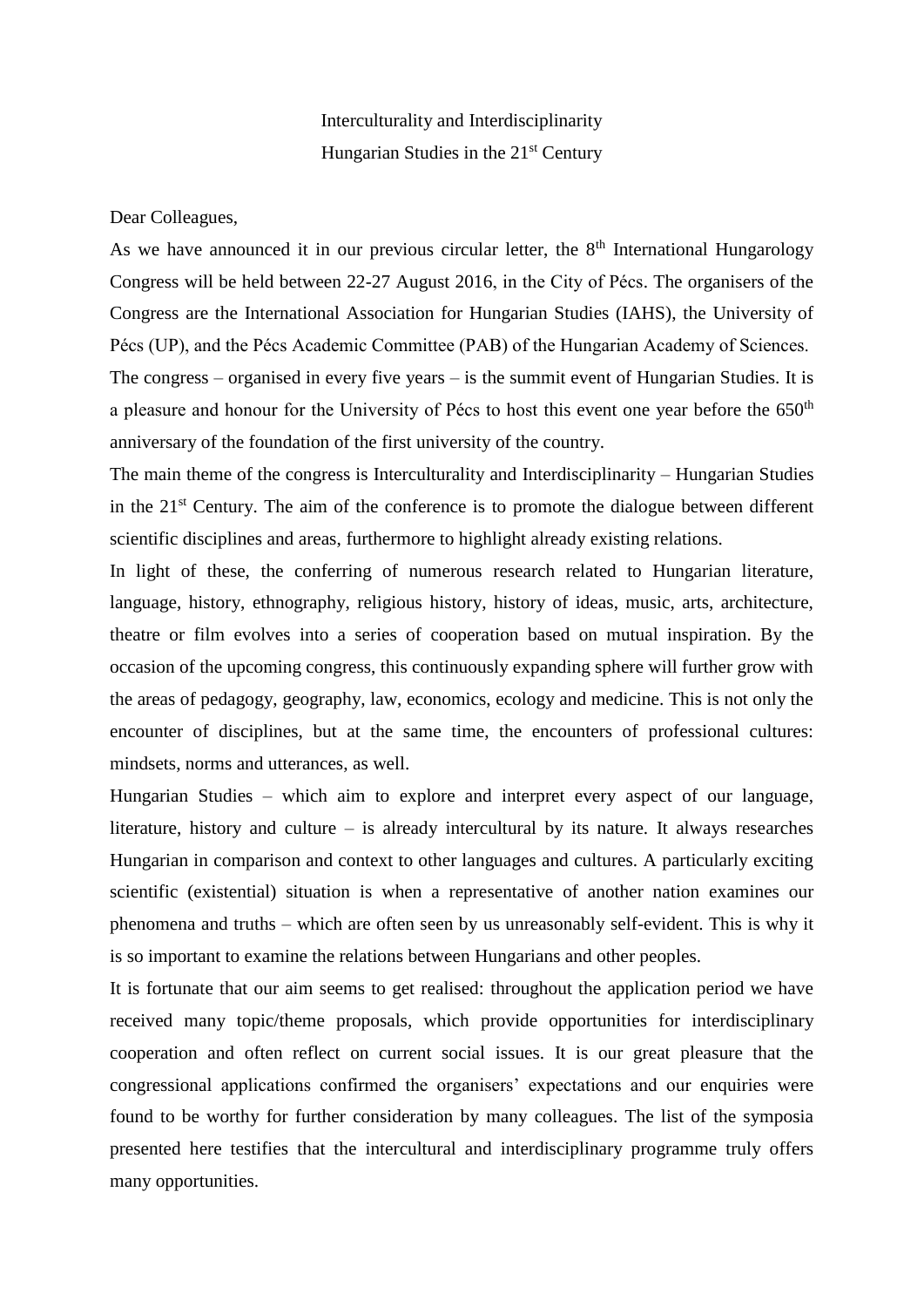Preliminary practical information on the scientific programme of the congress

List of Symposia:

- 1. Hungarian polite literature and vocal music lyrics in light of their translations
- (Tibor Szűcs, Claudia Tatasciore)
- 2. The history of Hungarian theatre, 1949-2009. The Philther method
- (Magdolna Jákfalvi, Árpád Kékesi Kun, Gabriella Kiss)

3. Hungarians in music

(Tamás Lakner)

4. Interdisciplinary aspects of the renewal of teaching and learning Mathematics in the

Hungarian discourse

(Ferenc Arató, Ágnes Bálint, Kristóf Fenyvesi)

5. Legal aspects of migration and its social and cultural effects

(György Andrássy, Ferenc Cseresnyés)

6. The status of language rights and language (policy) planning in the neighbouring regions of

Hungary

- (Attila Benő, István Csernicskó, Laihonen Petteri)
- 7. The legal regulation of language and nationality matters in Hungary
- (György Andrássy, Gábor Béli)
- 8. Architecture
- (Bálint Bachmann, Gabriella Medvegy)
- 9. Economic History symposium

(Zoltán Kaposi)

10. Hungarian Studies symposium

(Tuomo Lahdelma, Park Soo Young, Tverdota György, Waseda Mika)

Sections:

Hungarian scientists abroad - Foreign scientists in Hungary

Hungarian Studies in the Far East

11. Identity, region, nationality

(Erika Gúti, András Trócsányi)

12. Time interpretations and cultures. PhD symposium

(István Dobos, Kristóf Fenyvesi, Melinda Szarvas)

13. Interculturality of Hungarian Cinema. Film symposium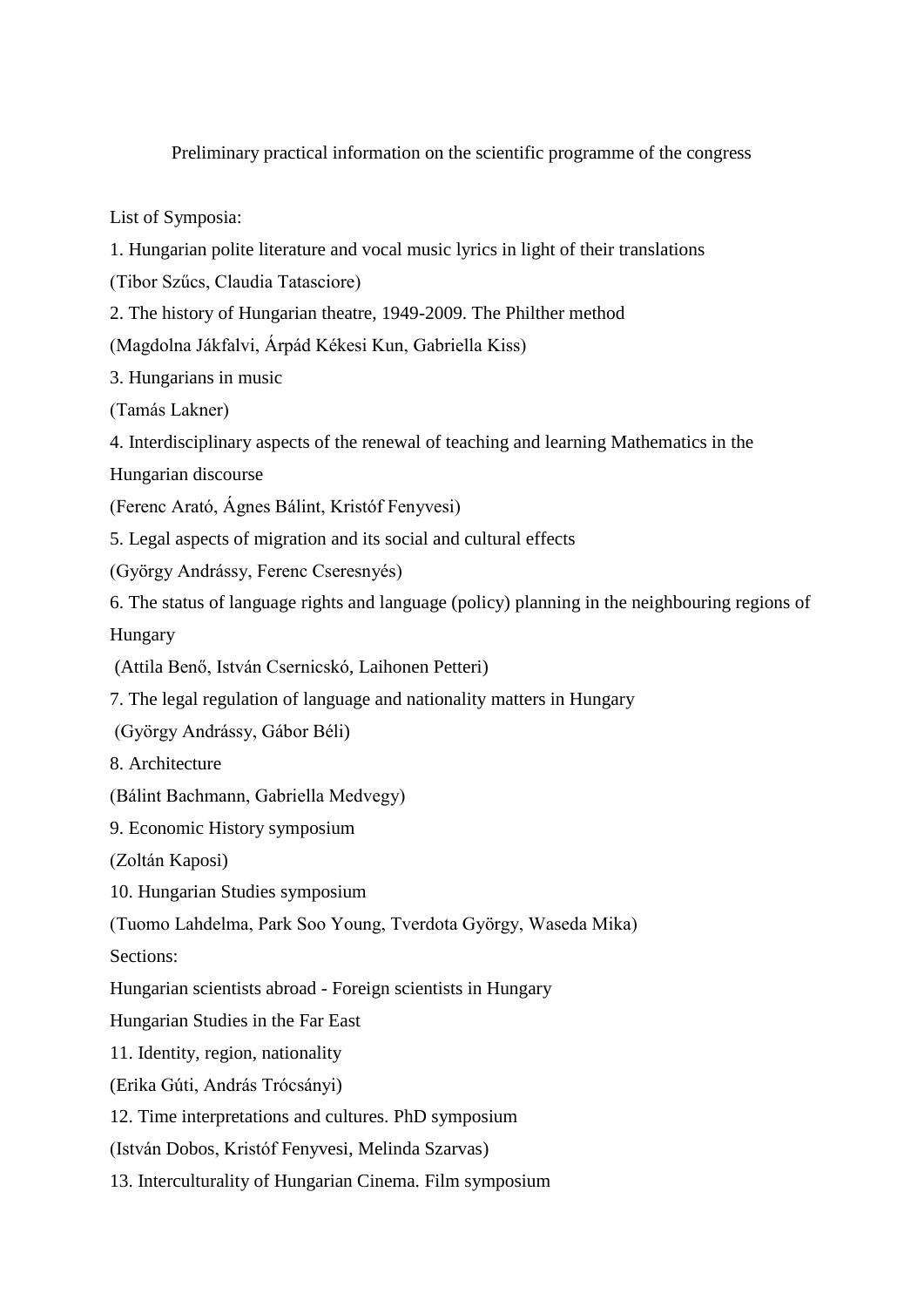(Tiborc Fazekas, László Tarnay, Valkola Jarmo)

14. Legal Ethnography, Legal Cultural History

(Janka Teodóra Nagy)

15. Dezső Kosztolányi symposium. The interdisciplinarity and interculturality of the critical edition of classical texts.

(István Dobos, Mihály Szegedy-Maszák)

16. Creative Writing. Hungarian authors among cultures

(István Berszán, Edit Gilbert, Lahdelma Tuomo)

17. Gyula Krúdy and Sándor Márai. Adventure, anecdote, stylisation, memory, intertextuality as modern Hungarian literary tradition

(Tibor Gintli, János Mekis D.)

18. The encounters of cultures in the Hungarian Middle Ages. Economy, church, nobilities (Márta Font, Boglárka Weisz)

19. Culturally intertwined – Linguistic changes in contemporary narrative literature

(Jolán Orbán, Zoltán Z. Varga)

20. "Cultural Nationalism" and nation state-building in Hungary in the  $19<sup>th</sup>$  century

(Péter Dávidházi, Gábor Gyáni)

21. Writer – letter writing – exchanging letters in the  $18<sup>th</sup>$  century in interdisciplinary perspective

(András Forgó, Olga Khavanova)

22. Hungarian theatre history issues from an interdisciplinary approach

(Tamás Gajdó, Csilla Gizińska, Péter P. Müller)

23. Hungarian historical research in the Vatican in the  $21<sup>st</sup>$  century

(Tamás Fedeles, Péter Tusor)

24. Hungarian-Croatian relations. Politics and culture

(Damir Karbić, Dénes Sokcsevits)

25. Hungarians in the European intellectual community

(Amedeo Di Francesco, László Jankovits, Emőke Rita Szilágyi)

26. Miklós Mészöly's prose art and the Hungarian literary tradition

(Dávid Szolláth, László Szörényi)

27. Metamorphosis, masks and transformation: Miklós Szentkuthy and Europe

(Kristóf Fenyvesi, Rainer J. Hanshe, Mária Tompa)

28. Migration, identity and integration in Hungary in historical perspective

(Gábor Demeter, Penka Peykovska)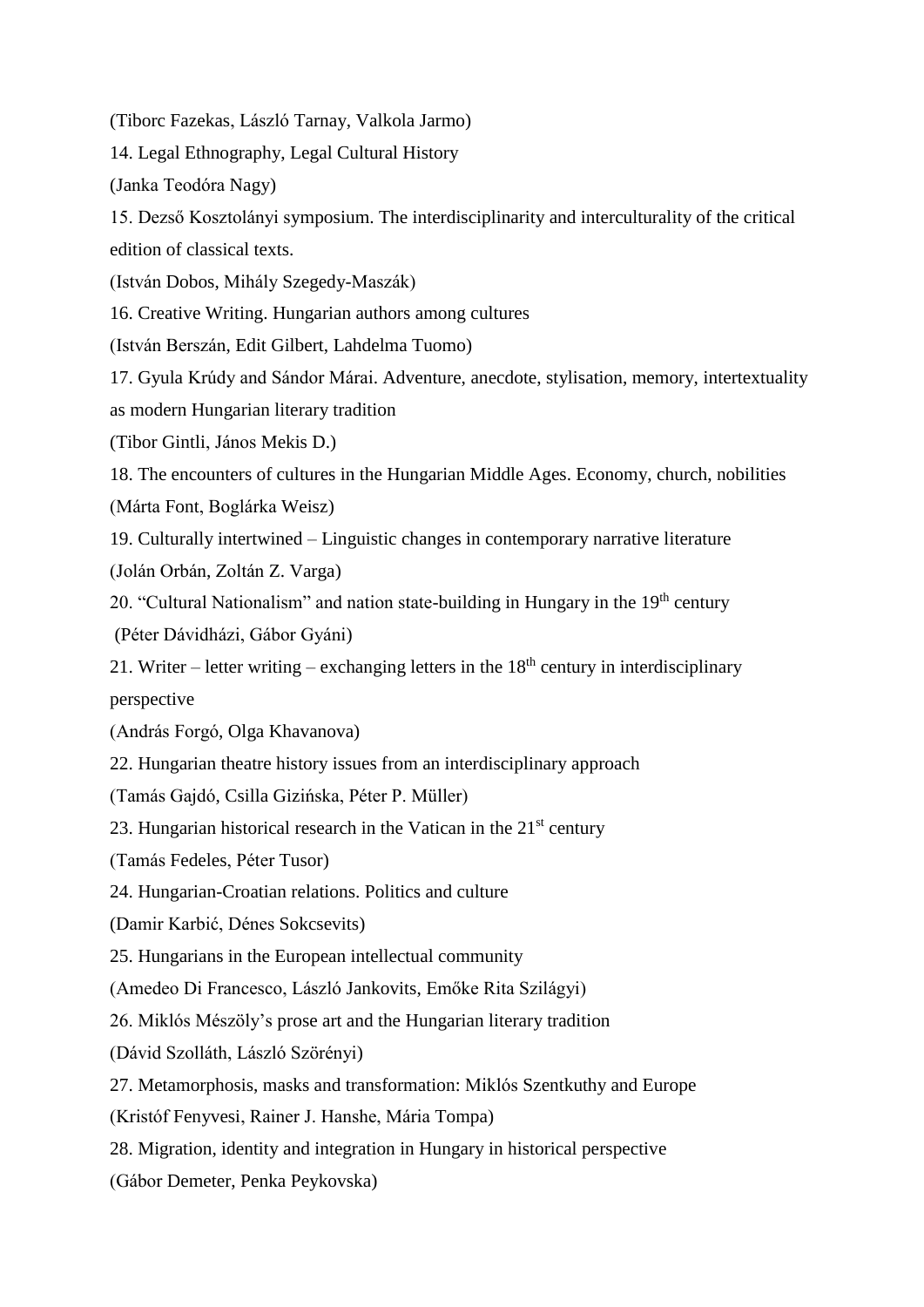29. Migrant notions. The migration of political languages in 19<sup>th</sup>-century Hungary

(György Miru, József Takáts)

30. Art History symposium

(Endre Raffay)

31. Diary and history

(Árpád Hornyák, Pál Pritz)

32. German-Hungarian scientific and cultural relations between the two World Wars

(Márta Fata, Zsolt K. Lengyel, Gábor Ujváry)

33. Nation building and female education (1867-1914)

(Katalin Kéri)

34. Naming and name usage – in the multicultural Carpathian Basin

(István Hoffmann, Valéria Tóth)

35. Linguistic variegation: The present and future of Hungarians in the Carpathian Basin (János Péntek, Szilvia Szoták)

36. Medical History symposium. The present is the future form of past: contemporary

Hungarian medicine in a historical perspective (Tamás F. Molnár)

37. Multifaceted modernity: The rethinking of the  $20<sup>th</sup>$  century Hungarian History of Literature

(Gergely Angyalosi, András Kappanyos, Orsolya Rákai)

38. Landscape - Humans - Culture: Ecological research in social science

(Balázs Balogh, Balázs Borsos, Judit Farkas, Gábor Máté)

39. Historical Geoinformatics, Historical Geography and Hungarology

(Gábor Demeter, János Szulovszky)

40. Interdisciplinarity and Hungarian Studies – in a dimensional lingual frame

(Dezső Juhász)

41. Travel Story

(Ákos Németh, István Tarrósy)

42. Religious Culture in the Carpathian Basin

(Lehel Peti, Éva Pócs, Vilmos Tánczos, Vilmos Voigt)

(Due to interdisciplinary interconnectedness we decided not to divide the symposia into

groups, instead the listing follows alphabetical order [of the original Hungarian titles].)

The short description of the symposia is available on the Congress's website:

www.hungkong2016.hu/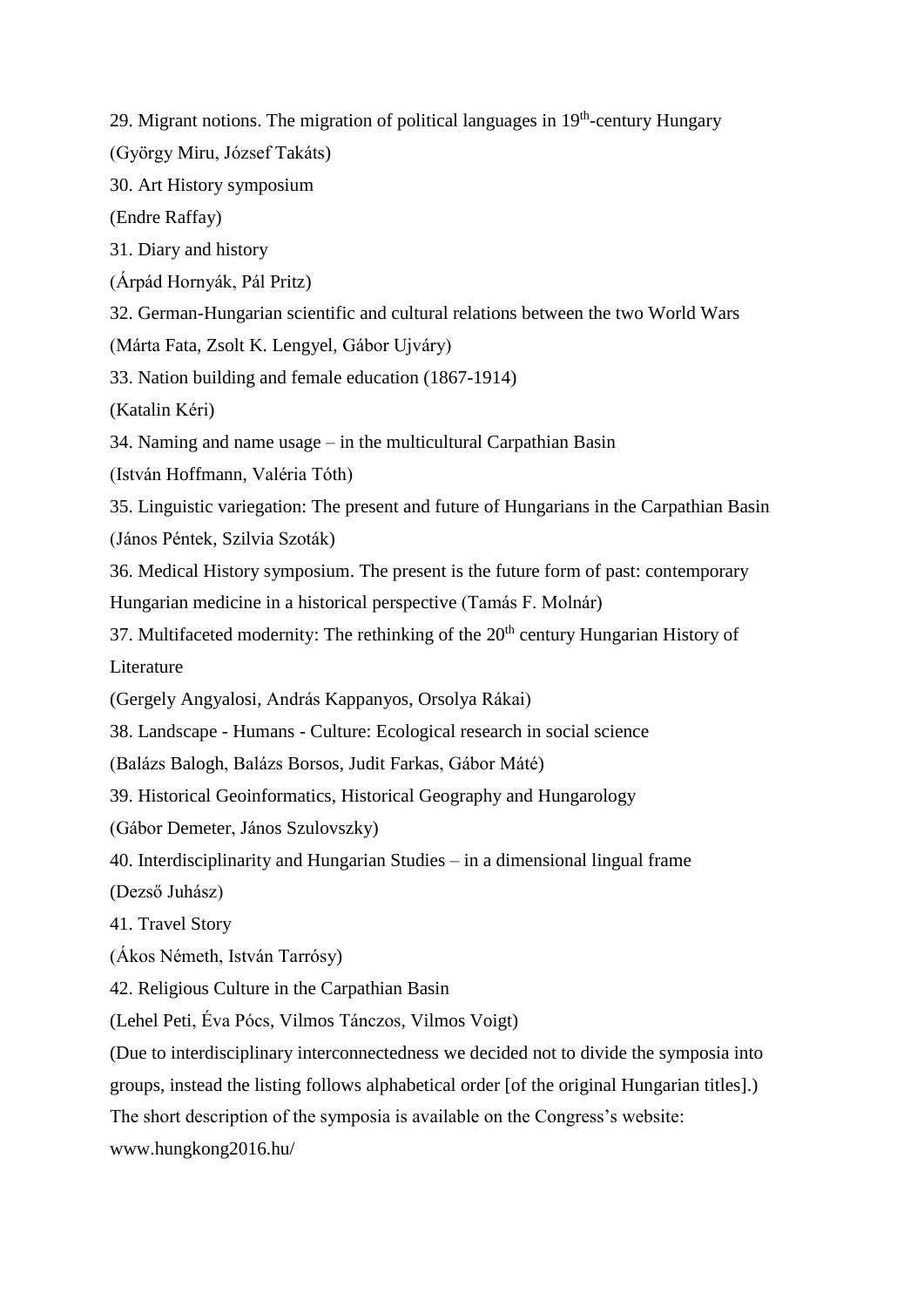Practical information

An important piece of information regarding the application is that the symposium leaders choose participants and they build up the structure of the symposium as well. It is also the leaders' task to ask individual applicants to work with them, and to decide on the length of presentations.

The opening ceremony will be in the morning on 22 August (Monday), which will be followed by the plenary lectures. Scientific sessions will be held between the 23 and 27 August. The International Association for Hungarian Studies will hold its general assembly on 22 and 26 August – at this latter occasion the Association's new president will be elected as well.

We provide room for the plenary sessions, sections and symposia within the buildings of the University of Pécs. Participants may request to be accommodated in university dormitories and hostels.

The participation fee for attending the scientific and cultural events is EUR 150 (EUR 120 for members of the International Association for Hungarian Studies). This also includes the visiting of cultural events and receptions, furthermore the cost of printed materials of the symposia.

The organisers – depending on the financial support coming from our sponsors and on the request of the individual – are supporting the participation of colleagues from Transcarpathia (Ukraine), young colleagues, and in some cases our retired members, too. We would like to remind you that financial support can only be paid to those who have already paid their membership for 2016.

The registration is on-going: we kindly ask previously registered applicants to confirm their participation, and those who have not registered yet can also do this by the deadline.

Registration deadline: 30 April 2016.

The registration surface is available on the website of the Congress:

[www.hungkong2016.hu](http://www.hungkong2016.hu/)

E-mail address of the organising committee:

## [info@hungkong2016.hu](mailto:info@hungkong2016.hu)

Further information on the payment of the application fee, travelling, catering, accommodation, excursions and cultural programmes will be provided in our 3rd circular letter.